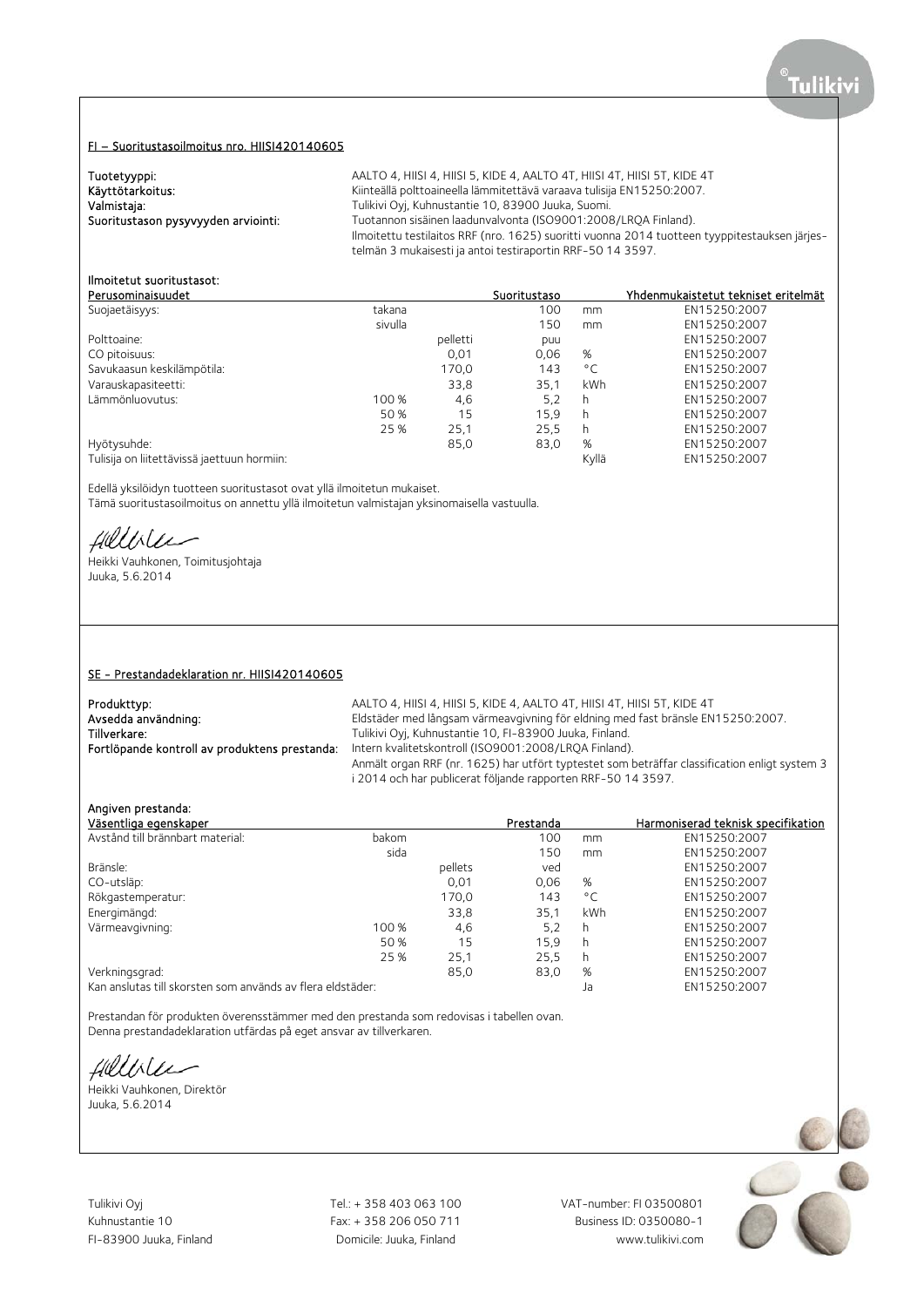#### EN - Declaration of Performance nr. HIISI420140605

| Product type:                             | AALTO 4, HIISI 4, HIISI 5, KIDE 4, AALTO 4T, HIISI 4T, HIISI 5T, KIDE 4T                   |
|-------------------------------------------|--------------------------------------------------------------------------------------------|
| Intended use:                             | Slow heat release appliance fired by solid fuel EN15250:2007.                              |
| Manufacturer:                             | Tulikivi Oyj, Kuhnustantie 10, FI-83900 Juuka, Finland.                                    |
| Verification of constancy of performance: | Internal quality control (ISO9001:2008/LROA Finland).                                      |
|                                           | The notified laboratory RRF (nr. 1625) performed the determination of the product type on  |
|                                           | the basis of type testing under system 3 in the year 2014 and issued test report RRF-50 14 |
|                                           | 3597.                                                                                      |

## Declared performance:

| <b>Essential Characteristics</b>                                |       |         | Performance |              | Harmonized technical specification |
|-----------------------------------------------------------------|-------|---------|-------------|--------------|------------------------------------|
| Distance to combustible materials:                              | rear  |         | 100         | mm           | EN15250:2007                       |
|                                                                 | sides |         | 150         | mm           | EN15250:2007                       |
| Fuel types:                                                     |       | pellets | firewood    |              | EN15250:2007                       |
| CO emissions:                                                   |       | 0,01    | 0.06        | %            | EN15250:2007                       |
| Max. flue gas temperature:                                      |       | 170,0   | 143         | $^{\circ}$ C | EN15250:2007                       |
| Thermal storage capacity:                                       |       | 33,8    | 35,1        | kWh          | EN15250:2007                       |
| Heat output:                                                    | 100 % | 4,6     | 5,2         | h            | EN15250:2007                       |
|                                                                 | 50 %  | 15      | 15.9        | h            | EN15250:2007                       |
|                                                                 | 25 %  | 25,1    | 25.5        | h            | EN15250:2007                       |
| Energy efficiency:                                              |       | 85.0    | 83,0        | %            | EN15250:2007                       |
| Connection of multiple fireplaces on shared flue pipe possible: |       |         |             | Yes          | EN15250:2007                       |

The performance of the product is in conformity with the above declared performance. This declaration of performance is issued under the sole responsibility of the manufacturer.

fillble

Heikki Vauhkonen, Managing Director Juuka, 5.6.2014

#### DE – Leistungserklärung Nr. HIISI420140605

Produkttyp: example and the AALTO 4, HIISI 4, HIISI 5, KIDE 4, AALTO 4T, HIISI 4T, HIISI 5T, KIDE 4T Vorgesehener Verwendungszweck: Speicherfeuerstätte für feste Brennstoffe EN15250:2007.<br>Tulikivi Ovi, Kuhnustantie 10, FI-83900 Juuka, Finnland. Hersteller: Tulikivi Oyj, Kuhnustantie 10, FI-83900 Juuka, Finnland.<br>
Überprüfung der Leistungsbeständigkeit: Thterne Qualitätskontrolle (ISO9001:2008/LRQA Finnlar Interne Qualitätskontrolle (ISO9001:2008/LRQA Finnland). Die notifizierte Stelle RRF (Nr. 1625) hat die Typprüfung nach dem System 3 im Jahr 2014 durchgeführt und folgenden Testreport ausgestellt: RRF-50 14 3597.

#### Erklärte Leistung:

|                                                                             |         | Leistung  |              | Harmonisierte technische Spezifikation |
|-----------------------------------------------------------------------------|---------|-----------|--------------|----------------------------------------|
| hinten                                                                      |         | 100       | mm           | EN15250:2007                           |
| seitlich                                                                    |         | 150       | mm           | EN15250:2007                           |
|                                                                             | Pellets | Brennholz |              | EN15250:2007                           |
|                                                                             | 0,01    | 0,06      | %            | EN15250:2007                           |
|                                                                             | 170,0   | 143       | $^{\circ}$ C | EN15250:2007                           |
|                                                                             | 33,8    | 35,1      | kWh          | EN15250:2007                           |
| 100 %                                                                       | 4,6     | 5,2       | h            | EN15250:2007                           |
| 50 %                                                                        | 15      | 15,9      | h            | EN15250:2007                           |
| 25 %                                                                        | 25,1    | 25,5      | h            | EN15250:2007                           |
|                                                                             | 85.0    | 83,0      | %            | EN15250:2007                           |
| Wirkungsgrad:<br>Für Mehrfachbelegung auf gemeinsamen Schornstein geeignet: |         |           | Ja           | EN15250:2007                           |
|                                                                             |         |           |              |                                        |

Die Leistung des Produkts entspricht der oben erklärten Leistung. Verantwortlich für die Erstellung dieser Leistungserklärung ist allein der Hersteller.

fillble

Heikki Vauhkonen, Geschäftsleiter Juuka, 5.6.2014

Tulikivi Oyj Tel.: + 358 403 063 100 VAT-number: FI 03500801

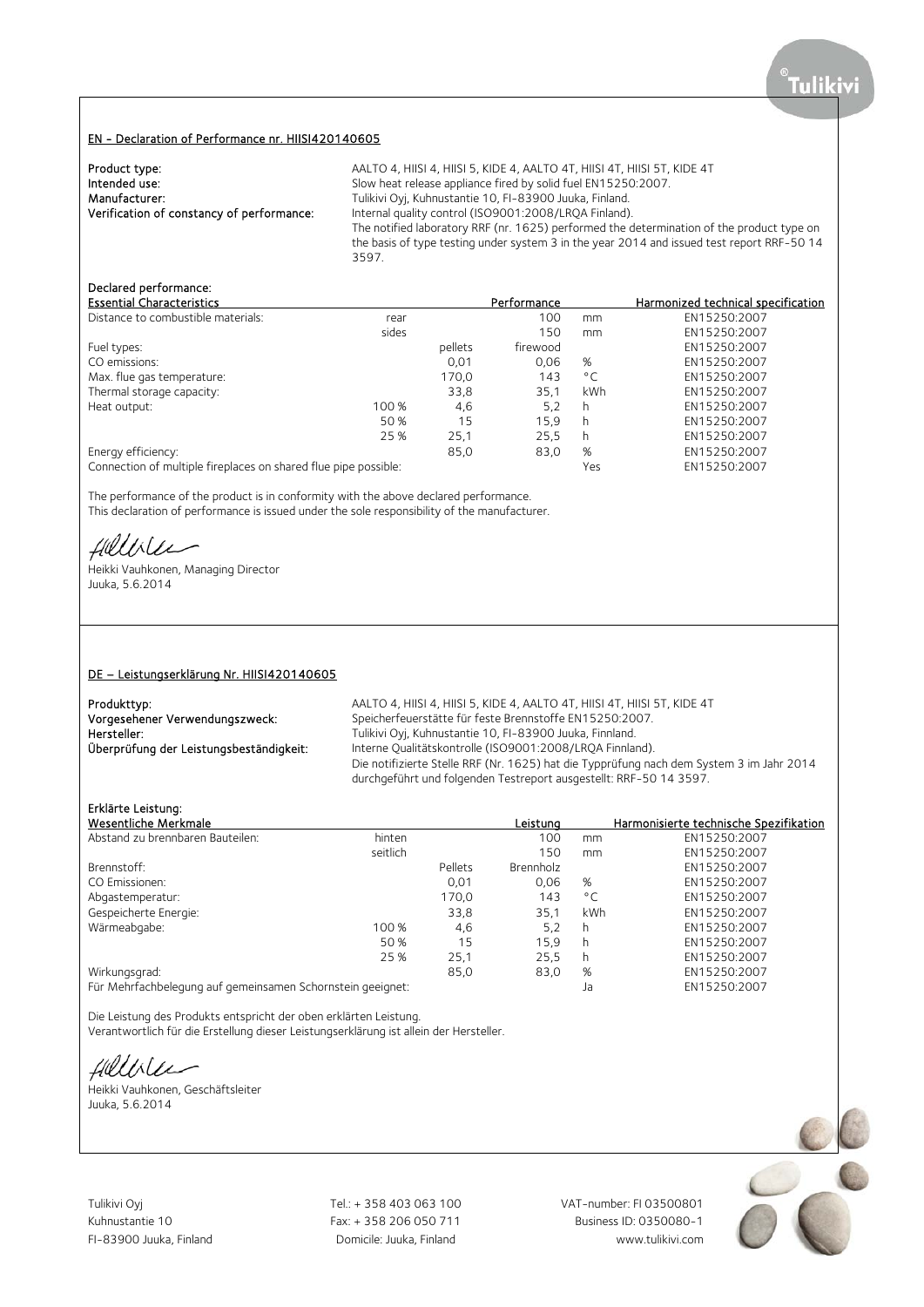## FR - Déclaration des performances no. HIISI420140605

| Type de produit:                             | AALTO 4, HIISI 4, HIISI 5, KIDE 4, AALTO 4T, HIISI 4T, HIISI 5T, KIDE 4T                                                                                                                  |
|----------------------------------------------|-------------------------------------------------------------------------------------------------------------------------------------------------------------------------------------------|
| Usage prévu:                                 | Poêle-cheminée à accumulation de chaleur faisant appel à un combustible EN15250:2007.                                                                                                     |
| Fabricant:                                   | Tulikivi Oyj, Kuhnustantie 10, FI-83900 Juuka, Finlande.                                                                                                                                  |
| Evaluation de la stabilité des performances: | Contrôle de qualité interne (ISO9001:2008/LROA Finlande).                                                                                                                                 |
|                                              | Le laboratoire d'essais notifié RRF (no. 1625) a effectué la détermination du produit type sur<br>la base d'essais de type système 3 en 2014 et a issu le rapport de test RRF-50 14 3597. |

## Performances déclarées:

|                                                                                         |          | <b>Performances</b> |              | Spécifications techniques harmonisées |
|-----------------------------------------------------------------------------------------|----------|---------------------|--------------|---------------------------------------|
| arrière                                                                                 |          | 100                 | mm           | EN15250:2007                          |
| côtés                                                                                   |          | 150                 | mm           | EN15250:2007                          |
|                                                                                         | granulés | bois                |              | EN15250:2007                          |
|                                                                                         | 0,01     | 0.06                | %            | EN15250:2007                          |
|                                                                                         | 170,0    | 143                 | $^{\circ}$ C | EN15250:2007                          |
|                                                                                         | 33,8     | 35.1                | kWh          | EN15250:2007                          |
| 100 %                                                                                   | 4,6      | 5,2                 | h            | EN15250:2007                          |
| 50 %                                                                                    | 15       | 15.9                | h            | EN15250:2007                          |
| 25 %                                                                                    | 25,1     | 25.5                | h            | EN15250:2007                          |
|                                                                                         | 85.0     | 83,0                | %            | EN15250:2007                          |
| Raccordement possible à une cheminée s'utilisant pour plusieurs appareils de chauffage: |          |                     |              |                                       |
|                                                                                         |          |                     | Oui          |                                       |

Les performances du produit sont conformes aux performances déclarées indiquées en haut. La présente déclaration des performances est établie sous la seule responsabilité du fabricant.

Hillble

Heikki Vauhkonen, Directeur Général Juuka, 5.6.2014

#### NL - Prestatieverklaring nr. HIISI420140605

Producttype: <br>Beoogd gebruik: **AALTO 4, HIISI 4, HIISI 4, AALTO 4, AALTO 4T**, HIISI 4T, HIISI 5T, KIDE 4T<br>Accumulerende toestelle gestookt met vaste brandstof EN15250:2007 Beoogd gebruik: <br>Accumulerende toestelle gestookt met vaste brandstof EN15250:2007.<br>Fabrikant: Tulikivi Oyi, Kuhnustantie 10, FI-83900 Juuka, Finland. Fabrikant: Tulikivi Oyj, Kuhnustantie 10, FI-83900 Juuka, Finland.<br>1. Tulikivi Oyj, Kuhnustantie 10, FI-83900 Juuka, Finland. Verificatie van de prestatiebestendigheid: Interne Interne kwaliteitscontrole (ISO9001:2008/LROA Finland). De genotificeerde testlaboratorium RRF (nr. 1625) heeft de typetest uitgevoerd op basis van testen uitgevoerd volgens systeem 3 in 2014 met testverslag RRF-50 14 3597 als resultaat.

## Aangegeven prestatie:

| Essentiële kenmerken                    |            |                   | Prestaties |              | Geharmoniseerde technische specificatie |
|-----------------------------------------|------------|-------------------|------------|--------------|-----------------------------------------|
| Afstand tot brandbare constructiedelen: | achterkant |                   | 100        | mm           | EN15250:2007                            |
|                                         | zijkant    |                   | 150        | mm           | EN15250:2007                            |
| Brandstof:                              |            | pellets           | hout       |              | EN15250:2007                            |
| CO-emissies:                            |            | 0,01              | 0,06       | %            | EN15250:2007                            |
| Rookgastemperatuur:                     |            | 170,0             | 143        | $^{\circ}$ C | EN15250:2007                            |
| Hoeveelheid energie:                    |            | 33,8              | 35.1       | <b>kWh</b>   | EN15250:2007                            |
| Warmteafgifte:                          | 100 %      | 4,6               | 5.2        | h            | EN15250:2007                            |
|                                         | 50%        | 15                | 15.9       | h            | EN15250:2007                            |
|                                         | 25 %       | 25,1              | 25.5       | h            | EN15250:2007                            |
| Rendement:                              |            | 85.0              | 83.0       | %            | EN15250:2007                            |
| $\cdots$                                |            | <b>STATISTICS</b> |            |              |                                         |

Kan worden aangesloten op een door meerdere verwarmingstoestellen gebruikt rookkanaal: Ja EN15250:2007

De prestaties van het product voldoen aan de hierboven vermelde prestatieverklaringen. Deze prestatieverklaring is verstrekt onder de exclusieve verantwoordelijkheid van de fabrikant.

Hillvier

Heikki Vauhkonen, Directeur Juuka, 5.6.2014

Tulikivi Oyj Tel.: + 358 403 063 100 VAT-number: FI 03500801

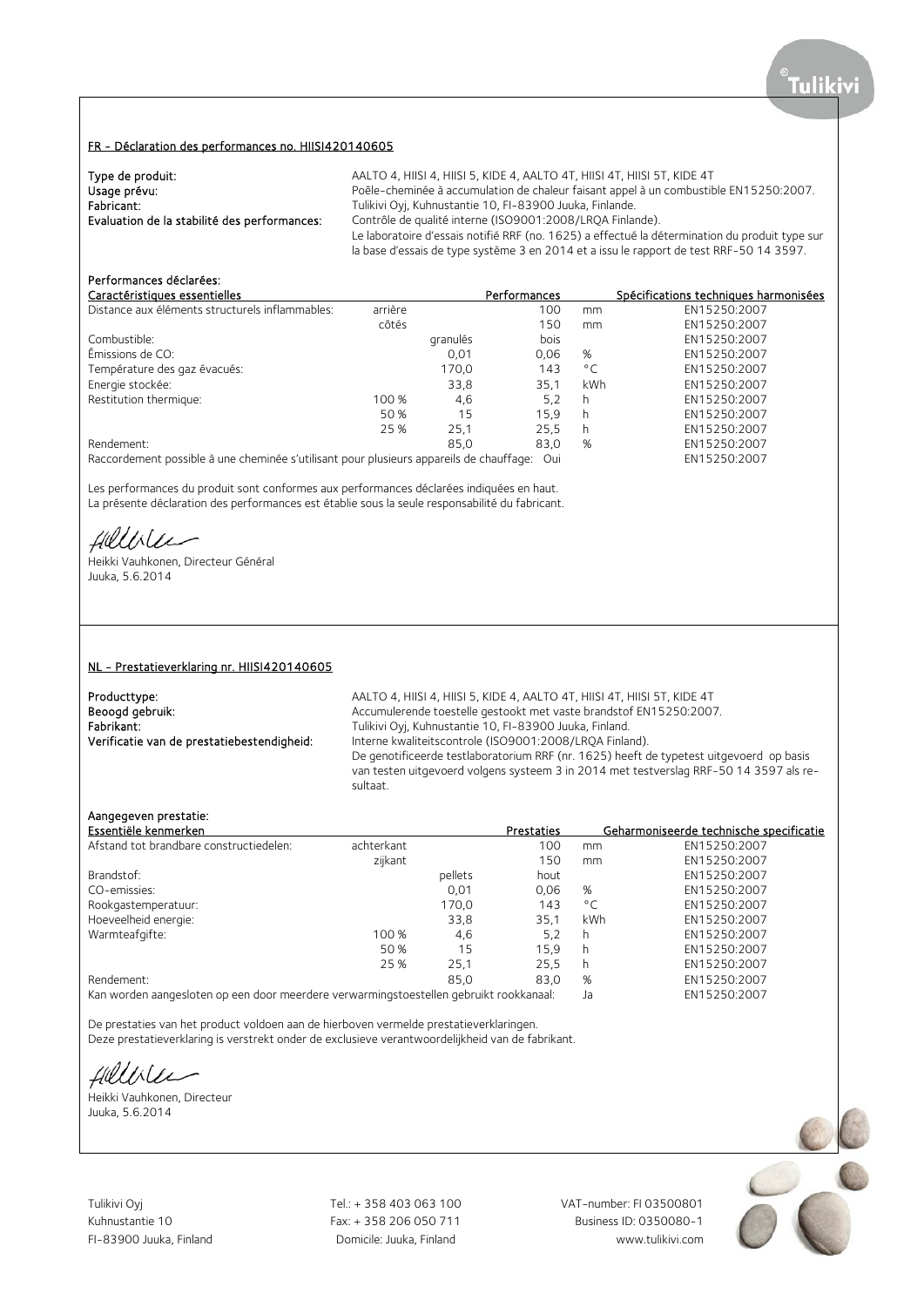## IT - Dichiarazione di prestazione nro. HIISI420140605

| Prodotto - tipo:                                | AALTO 4, HIISI 4, HIISI 5, KIDE 4, AALTO 4T, HIISI 4T, HIISI 5T, KIDE 4T                       |
|-------------------------------------------------|------------------------------------------------------------------------------------------------|
| Uso previsto:                                   | Apparecchi domestici a lento rilascio di calore alimentati a combustibili EN15250:2007.        |
| Fabbricante:                                    | Tulikivi Oyi, Kuhnustantie 10, FI-83900 Juuka, Finlandia.                                      |
| Verificazione della costanza della prestazione: | Controllo di qualità interno (ISO9001:2008/LRQA Finlandia).                                    |
|                                                 | L'organismo notificato RRF (nro. 1625) ha effettuato le prove di tipo secondo il sistema 3 nel |
|                                                 | 2014 e ha rilasciato la seguente rapporto di prova: RRF-50 14 3597.                            |

## Prestazione dichiarata:

| Caratteristiche essenziali                                                                      |       |         | Prestazione |              | Documento di riferimento |
|-------------------------------------------------------------------------------------------------|-------|---------|-------------|--------------|--------------------------|
| Distanza dei materiali infiammabili:                                                            | retro |         | 100         | mm           | EN15250:2007             |
|                                                                                                 | lato  |         | 150         | mm           | EN15250:2007             |
| Combustibile:                                                                                   |       | pellets | legna       |              | EN15250:2007             |
| Emissioni CO:                                                                                   |       | 0.01    | 0.06        | %            | EN15250:2007             |
| Temperatura dei gas in uscita:                                                                  |       | 170,0   | 143         | $^{\circ}$ C | EN15250:2007             |
| Energia accumulata:                                                                             |       | 33,8    | 35.1        | kWh          | EN15250:2007             |
| Rilascio del calore:                                                                            | 100%  | 4,6     | 5,2         | h            | EN15250:2007             |
|                                                                                                 | 50%   | 15      | 15.9        | h            | EN15250:2007             |
|                                                                                                 | 25%   | 25.1    | 25.5        | h            | EN15250:2007             |
| Rendimento:                                                                                     |       | 85.0    | 83.0        | %            | EN15250:2007             |
| Adatta per essere collegata a una canna fumaria utilizzata da vari apparecchi di riscaldamento: |       |         |             | Si           | EN15250:2007             |

La prestazione del prodotto conforme alla prestazione dichiarata sopra.

Si rilascia la presente dichiarazione di prestazione sotto la responsabilità esclusiva del fabbricante.

fillble

Heikki Vauhkonen, Direttore Juuka, 5.6.2014

#### ET - Toimivusdeklaratsioon nr. HIISI420140605

| Tootetüüp:                                | AALTO 4, HIISI 4, HIISI 5, KIDE 4, AALTO 4T, HIISI 4T, HIISI 5T, KIDE 4T                                                                             |
|-------------------------------------------|------------------------------------------------------------------------------------------------------------------------------------------------------|
| Ettenähtud kasutusotstarve:               | Tahke kütusega köetav soojustsalvestav küttekolle EN15250:2007.                                                                                      |
| Tootia:                                   | Tulikivi Oyj, Kuhnustantie 10, FI-83900 Juuka, Soome.                                                                                                |
| Toimivuse püsivuse kontrollimise süsteem: | Sisemine kvaliteedikontroll (ISO9001:2008/LROA Soome).                                                                                               |
|                                           | Teavitatud asutus RRF (nr. 1625) on juhatanud tüübihindamine pärast süsteemi 3 aastal<br>2014 a on välja andnud järgmise testraporti RRF-50 14 3597. |
|                                           |                                                                                                                                                      |

## Deklareeritud toimivus:

| Põhiomadused                                                         |        |                | Toimivus |              | Ühtlustatud tehniline kirjeldus |
|----------------------------------------------------------------------|--------|----------------|----------|--------------|---------------------------------|
| Kaugus põlevast materjalist konstruktsioonidest:                     | taga   |                | 100      | mm           | EN15250:2007                    |
|                                                                      | kõrval |                | 150      | mm           | EN15250:2007                    |
| Kütus:                                                               |        | puidugraanulid | puu      |              | EN15250:2007                    |
| Põlemissaaduste CO sisaldus:                                         |        | 0.01           | 0.06     | %            | EN15250:2007                    |
| Väljuva gaasi temperatuur:                                           |        | 170,0          | 143      | $^{\circ}$ C | EN15250:2007                    |
| Salvestatud energiahulk:                                             |        | 33,8           | 35,1     | kWh          | EN15250:2007                    |
| Soojuse eraldumine:                                                  | 100%   | 4,6            | 5,2      | h            | EN15250:2007                    |
|                                                                      | 50%    | 15             | 15.9     | h            | EN15250:2007                    |
|                                                                      | 25%    | 25,1           | 25.5     | h            | EN15250:2007                    |
| Kasutegur:                                                           |        | 85.0           | 83,0     | %            | EN15250:2007                    |
| Sobih übendamiseks mitme küttekolde poolt kasutatava kerstpalõõriga: |        |                |          | I٠           | EN15250.2007                    |

Sobib ühendamiseks mitme küttekolde poolt kasutatava korstnalõõriga: Ja EN15250:2007

Toote toimivus on kooskõlas ülalosutatud deklareeritud toimivusega. Käesolev toimivusdeklaratsioon on välja antud tootja ainuvastutusel.

fillble

Heikki Vauhkonen, Tegevdirektor Juuka, 5.6.2014

Kuhnustantie 10 Fax: + 358 206 050 711

Tulikivi Oyj Tel.: + 358 403 063 100 VAT-number: FI 03500801 FI-83900 Juuka, Finland Domicile: Juuka, Finland www.tulikivi.com

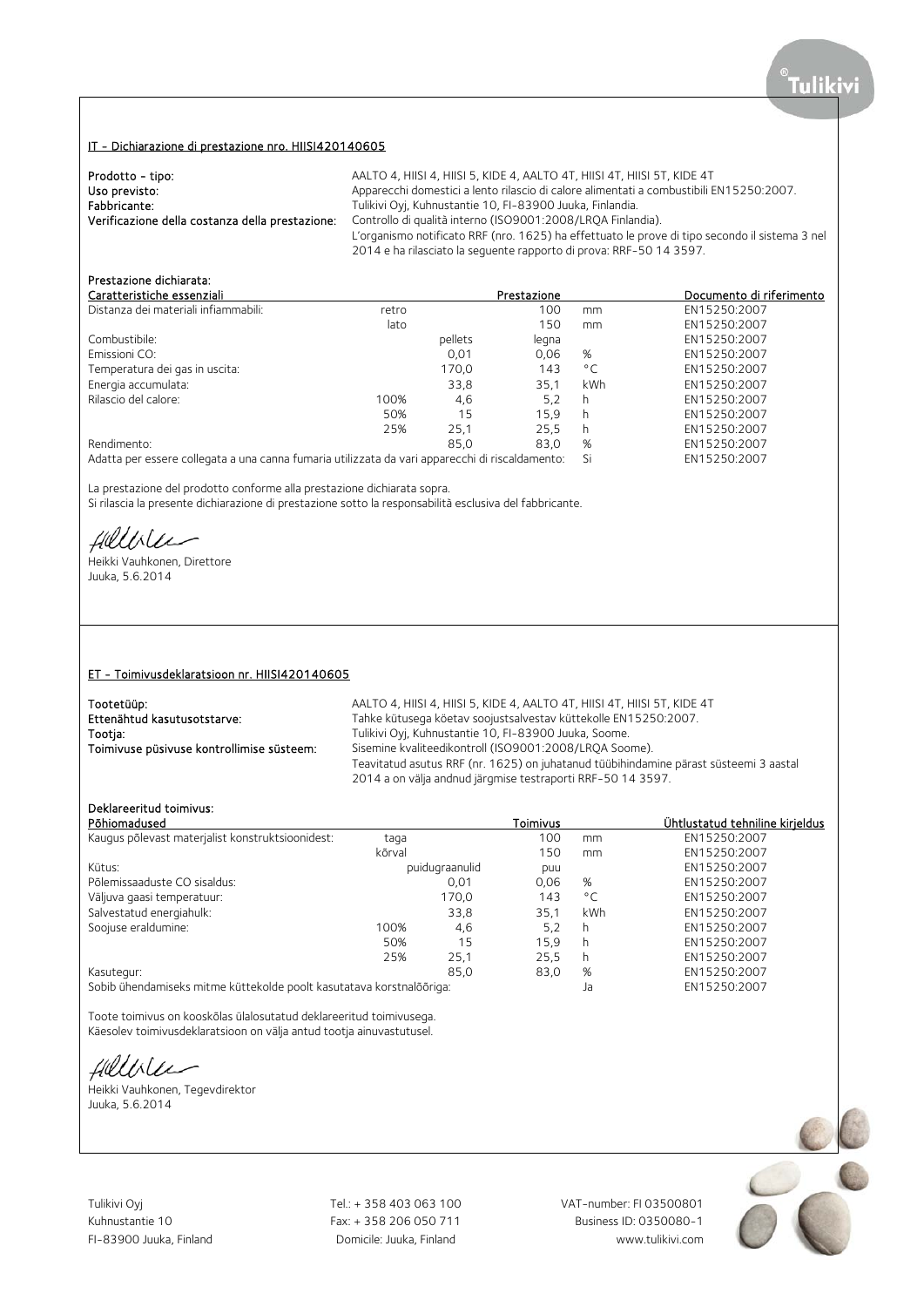## LT - Eksploatacinių savybių deklaraciją nr. HIISI420140605

| Produkto tipas: | AALTO 4, HIISI 4, HIISI 5, KIDE 4, AALTO 4T, HIISI 4T, HIISI 5T, KIDE 4T                                |
|-----------------|---------------------------------------------------------------------------------------------------------|
| Paskirtis:      | Lėtai šilumą išskiriantys kietuoju kuru kūrenami buitiniai šildytuvai EN15250:2007.                     |
| Gamintojas:     | Tulikivi Oyj, Kuhnustantie 10, FI-83900 Juuka, Suomija.                                                 |
|                 | Nuolatinis eksploatacinių savybių sertifikavimas: Vidaus kokybės kontrolės (ISO9001:2008/LRQA Suomija). |
|                 | Notifikuotoji sertifikavimo įstaiga RRF (nr. 1625) atliko testą pagal sistemą 3 metais 2014 ir          |
|                 | išdavė sertifikatą RRF-50 14 3597.                                                                      |

# Deklaruojamos eksploatacinės savybės:

| Svarbiausios charakteristikos                         |                      |          | Eksploatacinės savybės |              | Darnioji techninė specifikacija |
|-------------------------------------------------------|----------------------|----------|------------------------|--------------|---------------------------------|
| Atstumas iki degiųjų medžiagų:                        | nuo galinės sienelės |          | 100                    | mm           | EN15250:2007                    |
|                                                       | iš šono              |          | 150                    | mm           | EN15250:2007                    |
| Kuro rūšis:                                           |                      | granulės | malkos                 |              | EN15250:2007                    |
| Emisija CO:                                           |                      | 0,01     | 0.06                   | %            | EN15250:2007                    |
| Išmetamų dujų į dūmtraukį temperatūra:                |                      | 170,0    | 143                    | $^{\circ}$ C | EN15250:2007                    |
| Kaupiamoji energija:                                  |                      | 33,8     | 35.1                   | kWh          | EN15250:2007                    |
| Šildymo galingumas:                                   | 100 %                | 4,6      | 5,2                    | h            | EN15250:2007                    |
|                                                       | 50 %                 | 15       | 15.9                   | h            | EN15250:2007                    |
|                                                       | 25 %                 | 25,1     | 25.5                   | h            | EN15250:2007                    |
| Naudingumo koeficientas:                              |                      | 85,0     | 83,0                   | %            | EN15250:2007                    |
| Keletos krosnių pajungimas į vieną dūmtraukį-galimas: |                      |          |                        | Taip         | EN15250:2007                    |
|                                                       |                      |          |                        |              |                                 |

Produkto eksploatacinės savybės atitinka deklaruotas eksploatacines savybes. Ši eksploatacinių savybių deklaracija išduota tik nurodyto gamintojo atsakomybe.

Hillble

Heikki Vauhkonen, Generalinis Direktorius Juuka, 5.6.2014

#### LV – Veiktspējas deklarācija nr. HIISI420140605

**Produkta veids:** AALTO 4, HIISI 4, HIISI 4, HIISI 5, KIDE 4, AALTO 4T, HIISI 4T, HIISI 5T, KIDE 4T<br>Cietā kurināmā sildiekārtas ar lēnu siltumatdevi EN15250:2007. Lietošanas veids: Cietā kurināmā sildiekārtas ar lēnu siltumatdevi EN15250:2007.<br>
Ražotājs: Cietā siltumatorija ir Unikivi Oyj, Kuhnustantie 10, FI-83900 Juuka, Somija. Ražotājs: Tulikivi Oyj, Kuhnustantie 10, FI-83900 Juuka, Somija. Iekšēja kvalitātes pārbaude (ISO9001:2008/LROA Somija). Paziņotā (notificētā) institūcija RRF (nr. 1625) veica produkta tipa noteikšanu balstoties uz produkta 3. sistēmas tipa testiem 2014 gadā un tika izdots testēšanas pārskats RRF-50 14 3597.

### Tehniskie rādītāji:

|                                                          |          |                |              | <u>Kopējā tehniskā specifkācija</u> |
|----------------------------------------------------------|----------|----------------|--------------|-------------------------------------|
| no aizmugures                                            |          | 100            | mm           | EN15250:2007                        |
| no sāniem                                                |          | 150            | mm           | EN15250:2007                        |
|                                                          | granulas | malkas pagales |              | EN15250:2007                        |
|                                                          | 0,01     | 0,06           | %            | EN15250:2007                        |
|                                                          | 170,0    | 143            | $^{\circ}$ C | EN15250:2007                        |
|                                                          | 33,8     | 35.1           | kWh          | EN15250:2007                        |
| 100 %                                                    | 4,6      | 5,2            | h            | EN15250:2007                        |
| 50 %                                                     | 15       | 15.9           | h            | EN15250:2007                        |
| 25 %                                                     | 25,1     | 25,5           | h            | EN15250:2007                        |
|                                                          | 85,0     | 83,0           | %            | EN15250:2007                        |
| Ir iespēja pievienot vairākus kamīnus pie viena dūmvada: |          |                | Jā           | EN15250:2007                        |
|                                                          |          |                | Veiktspēja   |                                     |

Produkta veiktspēja atbilst augstāk minētajiem rādītājiem. Par šīs veiktspējas deklarācijas izsniegšanu pilnībā atbild ražotājs.

Hillble

Heikki Vauhkonen, Ģenerāldirektors Juuka, 5.6.2014



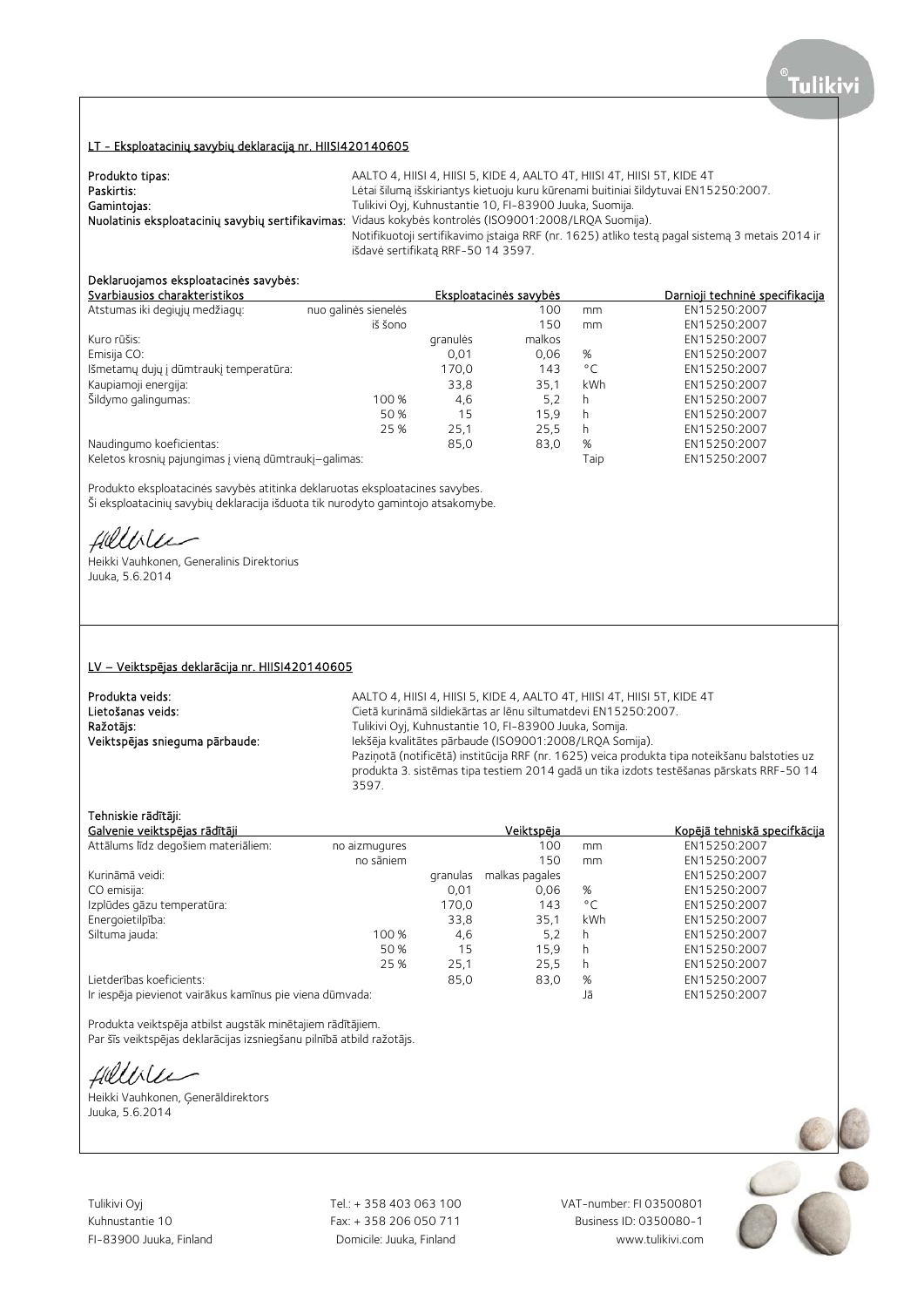#### SI - Izjava o zmogljivosti nr. HIISI420140605

| Tip proizvoda:      | AALTO 4, HIISI 4, HIISI 5, KIDE 4, AALTO 4T, HIISI 4T, HIISI 5T, KIDE 4T                                |
|---------------------|---------------------------------------------------------------------------------------------------------|
| Predvidena uporaba: | Naprave na trdna goriva, ki počasi oddajajo toploto EN15250:2007.                                       |
| Proizvajalec:       | Tulikivi Oyj, Kuhnustantie 10, FI-83900 Juuka, Finska.                                                  |
|                     | Potrdilo o nespremenljivosti lastnosti proizvoda: Notranji nadzor kakovosti (ISO9001:2008/LRQA Finska). |
|                     | Pooblaščen laboratorij RRF (nr. 1625) je na podlagi preizkušanja tipa po sistemu 3 v letu               |
|                     | 2014 izvedel in izdal potrdilo o preizkusu RRF-50 14 3597.                                              |

# Izjava učinkovitosti

| Bistvene značilnosti                           |            |             | Učinkovitost |              | Usklajena tehnična specifikacija |
|------------------------------------------------|------------|-------------|--------------|--------------|----------------------------------|
| Odmik od vnetljivih materialov:                | zadaj      |             | 100          | mm           | EN15250:2007                     |
|                                                | ob straneh |             | 150          | mm           | EN15250:2007                     |
| Vrsta goriva:                                  |            | Isni peleti | les          |              | EN15250:2007                     |
| Emisija CO:                                    |            | 0.01        | 0.06         | %            | EN15250:2007                     |
| Temperatura plinov:                            |            | 170,0       | 143          | $^{\circ}$ C | EN15250:2007                     |
| Akumulirana toplota:                           |            | 33,8        | 35.1         | kWh          | EN15250:2007                     |
| Oddana toplotna moč:                           | 100 %      | 4,6         | 5,2          | h            | EN15250:2007                     |
|                                                | 50 %       | 15          | 15,9         | h            | EN15250:2007                     |
|                                                | 25 %       | 25,1        | 25,5         | h            | EN15250:2007                     |
| Izkoristek:                                    |            | 85,0        | 83,0         | %            | EN15250:2007                     |
| Možen priklop več kaminov na skupno dimno cev: |            |             |              | Da           | EN15250:2007                     |

Delovanje izdelka je v skladu z zgoraj navedenimi lastnostmi. Izjava o zmogljivosti je izdana na odgovornost proizvajalca.

Helliter

Heikki Vauhkonen, Managing Director Juuka, 5.6.2014

#### SK - Deklarácia výkonu nr. HIISI420140605

**Typ produktu:** AALTO 4, HIISI 4, HIISI 5, KIDE 4, AALTO 4T, HIISI 4T, HIISI 5T, KIDE 4T<br>Použitie: Spotrebiče pomaly uvoľňujúce teplo spaľujúce tuhé palivo EN15250:20 Použitie:<br>
Spotrebiče pomaly uvoľňujúce teplo spaľujúce tuhé palivo EN15250:2007.<br>
Výrobca: Spotrebiče pomaly Kuhnustantie 10, FI-83900 Juuka, Fínsko. Výrobca: Tulikivi Oyj, Kuhnustantie 10, FI-83900 Juuka, Fínsko. Interná kontrola kvality (ISO9001:2008/LROA Fínsko). Notifikované laboratórium RRF (nr. 1625) vykonalo určenie typu výrobku na základe skúšky typu podľa systému 3 v roku 2014 a vydalo skúšobnú správu RRF-50 14 3597.

## Deklarované vlastnosti:

| Základné vlastnosti                                          |        |        | Výkon |              | Harmonizovaná technická špecifikácia |
|--------------------------------------------------------------|--------|--------|-------|--------------|--------------------------------------|
| Vzdialenosť od horľavých povrchov:                           | vzadu  |        | 100   | mm           | EN15250:2007                         |
|                                                              | z boku |        | 150   | mm           | EN15250:2007                         |
| Typy paliva:                                                 |        | pelety | drevo |              | EN15250:2007                         |
| CO emisie:                                                   |        | 0,01   | 0.06  | %            | EN15250:2007                         |
| Teplota spalín na výstupe:                                   |        | 170,0  | 143   | $^{\circ}$ C | EN15250:2007                         |
| Akumulovaná energia:                                         |        | 33,8   | 35.1  | kWh          | EN15250:2007                         |
| Dĺžka tepelného výkonu:                                      | 100 %  | 4,6    | 5,2   | h            | EN15250:2007                         |
|                                                              | 50 %   | 15     | 15.9  | h            | EN15250:2007                         |
|                                                              | 25 %   | 25,1   | 25,5  | h            | EN15250:2007                         |
| Účinnosť:                                                    |        | 85.0   | 83,0  | %            | EN15250:2007                         |
| Možnosť pripojenia viacerých spotrebičov na komínové teleso: |        |        |       | Ano          | EN15250:2007                         |

Vlastnosti produktu sú v súlade s vyššie uvedenými vlastnosťami. Toto vyhlásenie o vlastnostiach je vydané s výhradnou zodpovednosťou výrobcu.

Hillbler

Heikki Vauhkonen, Generálny Riaditeľ Juuka, 5.6.2014